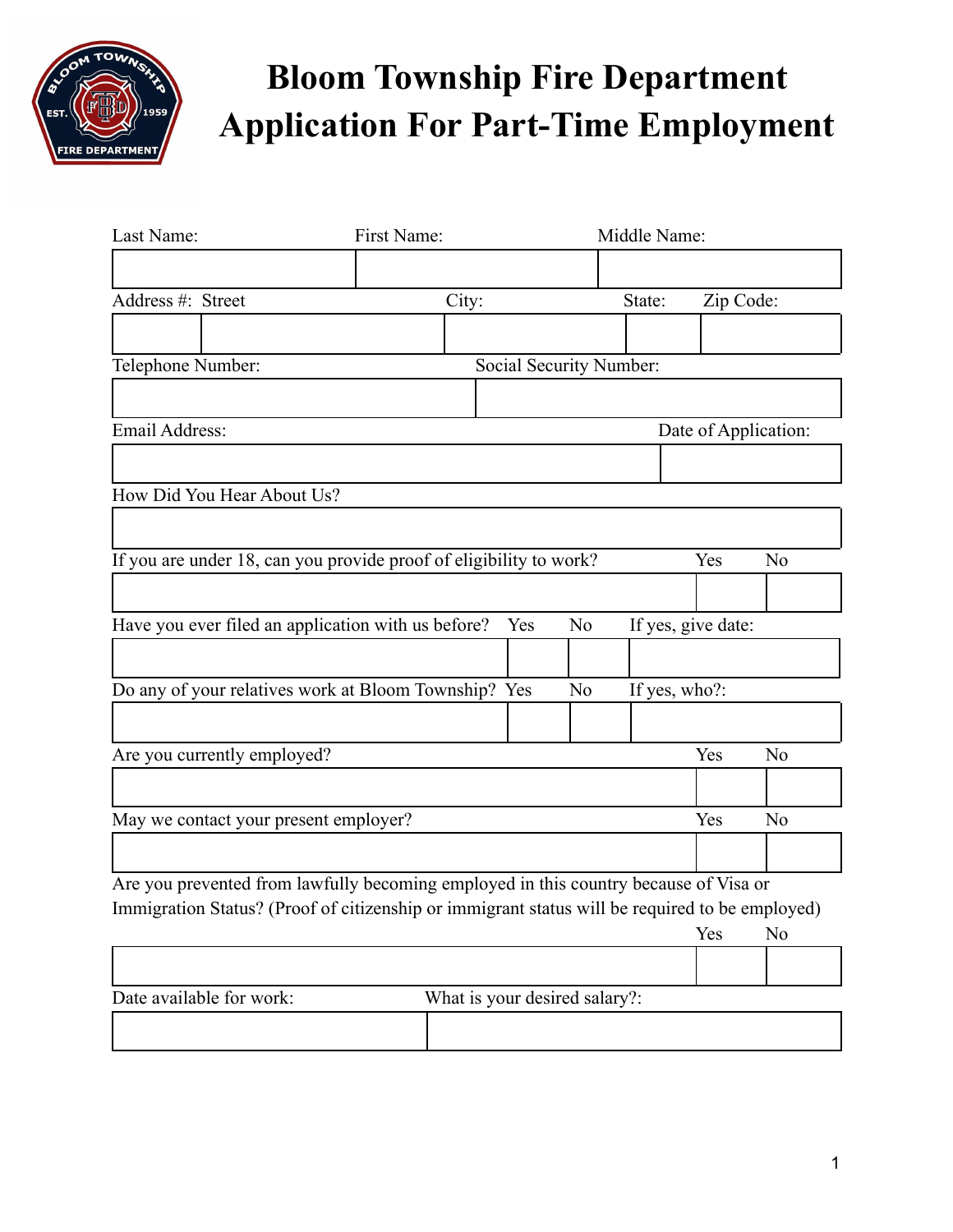

#### Education

\*If one doesn't apply to you, leave blank\*

|                                        | Name of School | Course of Study | Numbers Of<br>Years Completed | Diploma or<br>Degree acquired |
|----------------------------------------|----------------|-----------------|-------------------------------|-------------------------------|
| Elementary<br>School                   |                |                 |                               |                               |
| Middle School                          |                |                 |                               |                               |
| High School                            |                |                 |                               |                               |
| Undergraduate<br>College               |                |                 |                               |                               |
| Graduate<br>Professional<br>(Master's) |                |                 |                               |                               |
| Fire School                            |                |                 |                               |                               |
| EMT(B) School                          |                |                 |                               |                               |
| Paramedic<br>School                    |                |                 |                               |                               |
| Other (Specify)                        |                |                 |                               |                               |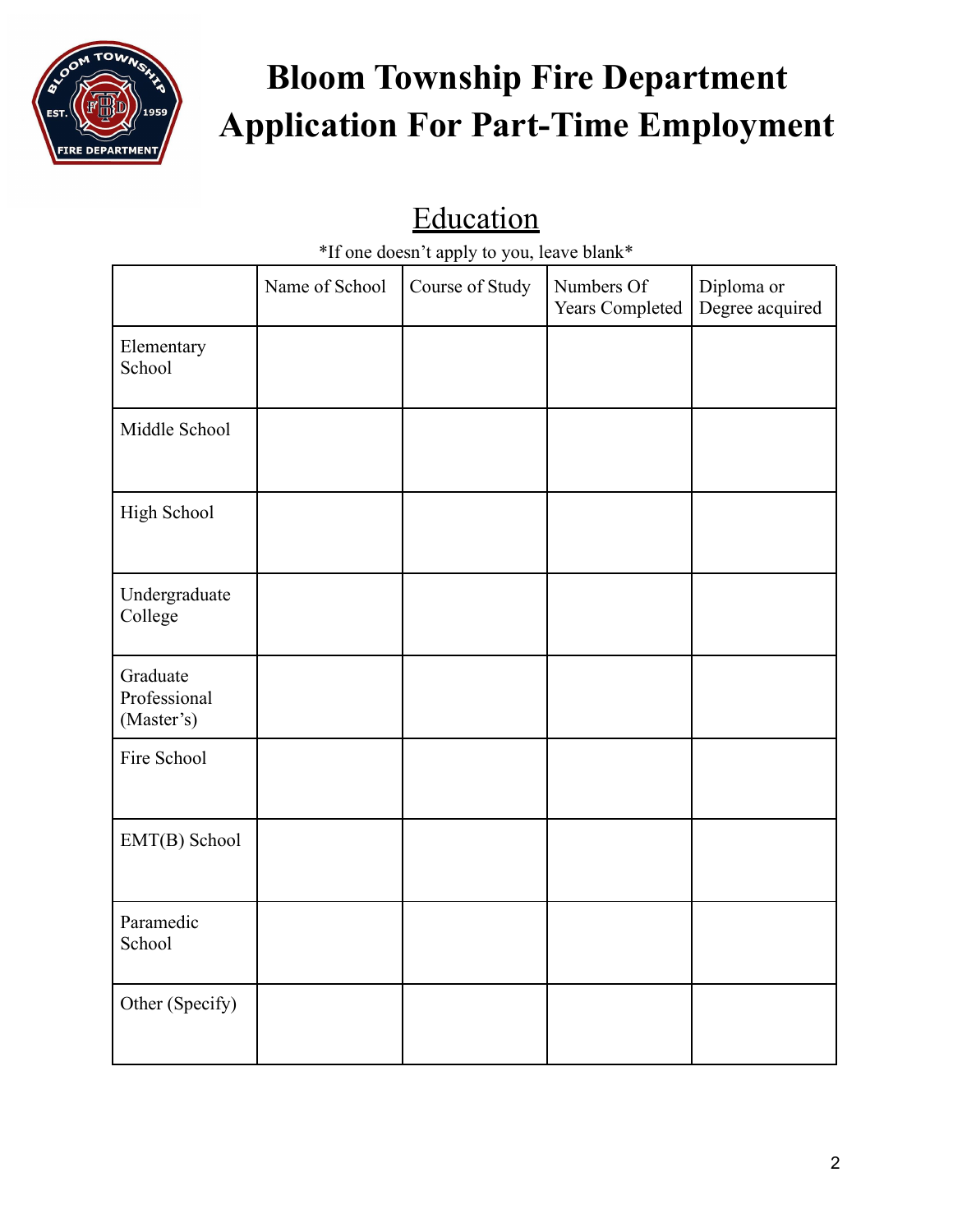

Describe any specialized training, apprenticeship, skills, and extracurricular activities:

Have you ever been enlisted in any branch of the U.S Military? Explain. (If no, put N/A)

Summarize special job-related and qualifications acquired from employment or life experience: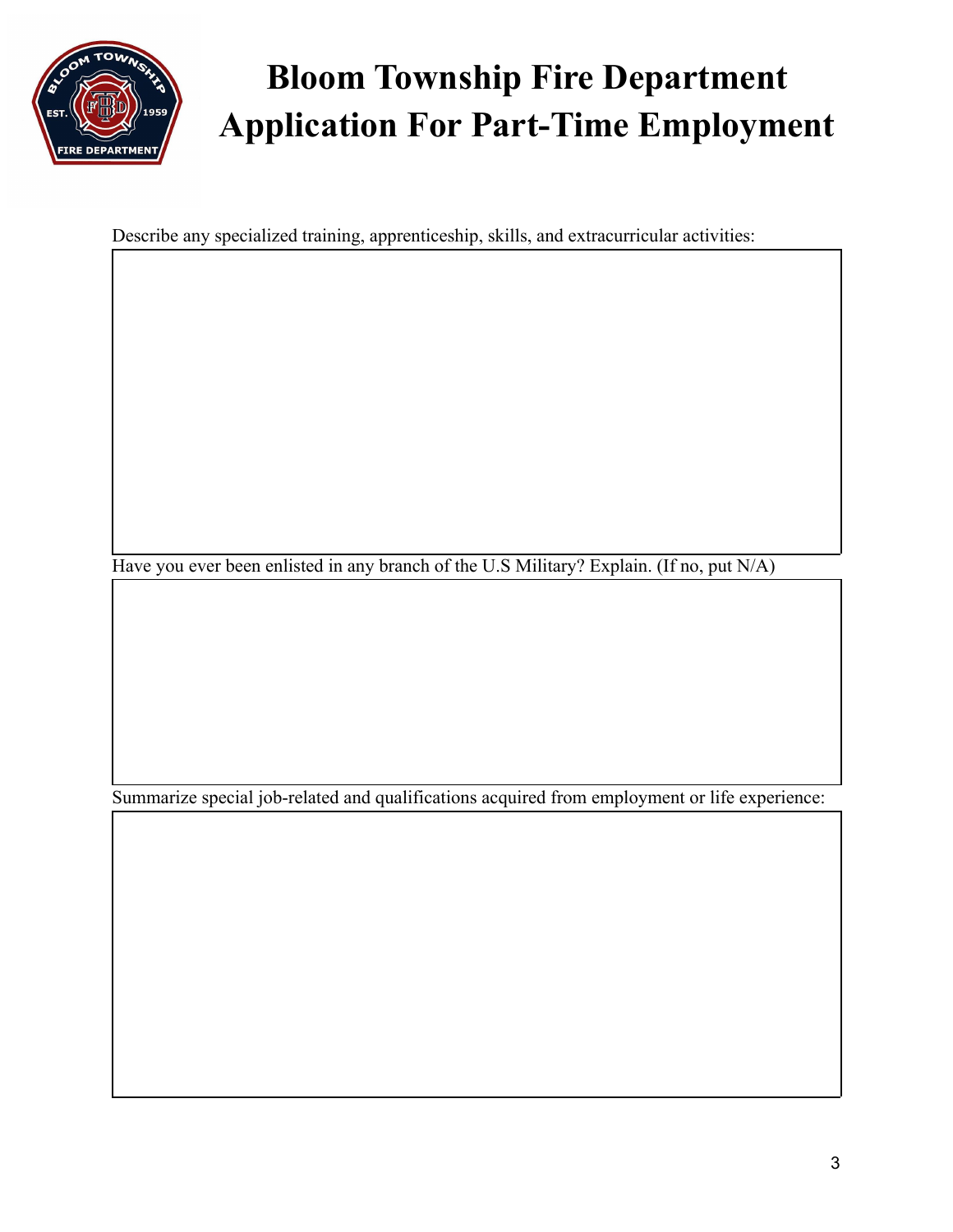

#### Employment Experience

\*Start with your present or last job\*

| Employer:            | Dates Employed (From - To):     |
|----------------------|---------------------------------|
|                      |                                 |
| Address:             | Hourly Rate (Starting - Final): |
|                      |                                 |
| Telephone Number(s): | Supervisor(s) Name(s):          |
|                      |                                 |
| Job Title:           | Reason For Leaving:             |
|                      |                                 |
| Work Performed:      |                                 |

#### 2.

| Employer:            | Dates Employed (From - To):     |  |
|----------------------|---------------------------------|--|
|                      |                                 |  |
| Address:             | Hourly Rate (Starting - Final): |  |
|                      |                                 |  |
| Telephone Number(s): | Supervisor(s) Name(s):          |  |
|                      |                                 |  |
| Job Title:           | Reason For Leaving:             |  |
|                      |                                 |  |
| Work Performed:      |                                 |  |
|                      |                                 |  |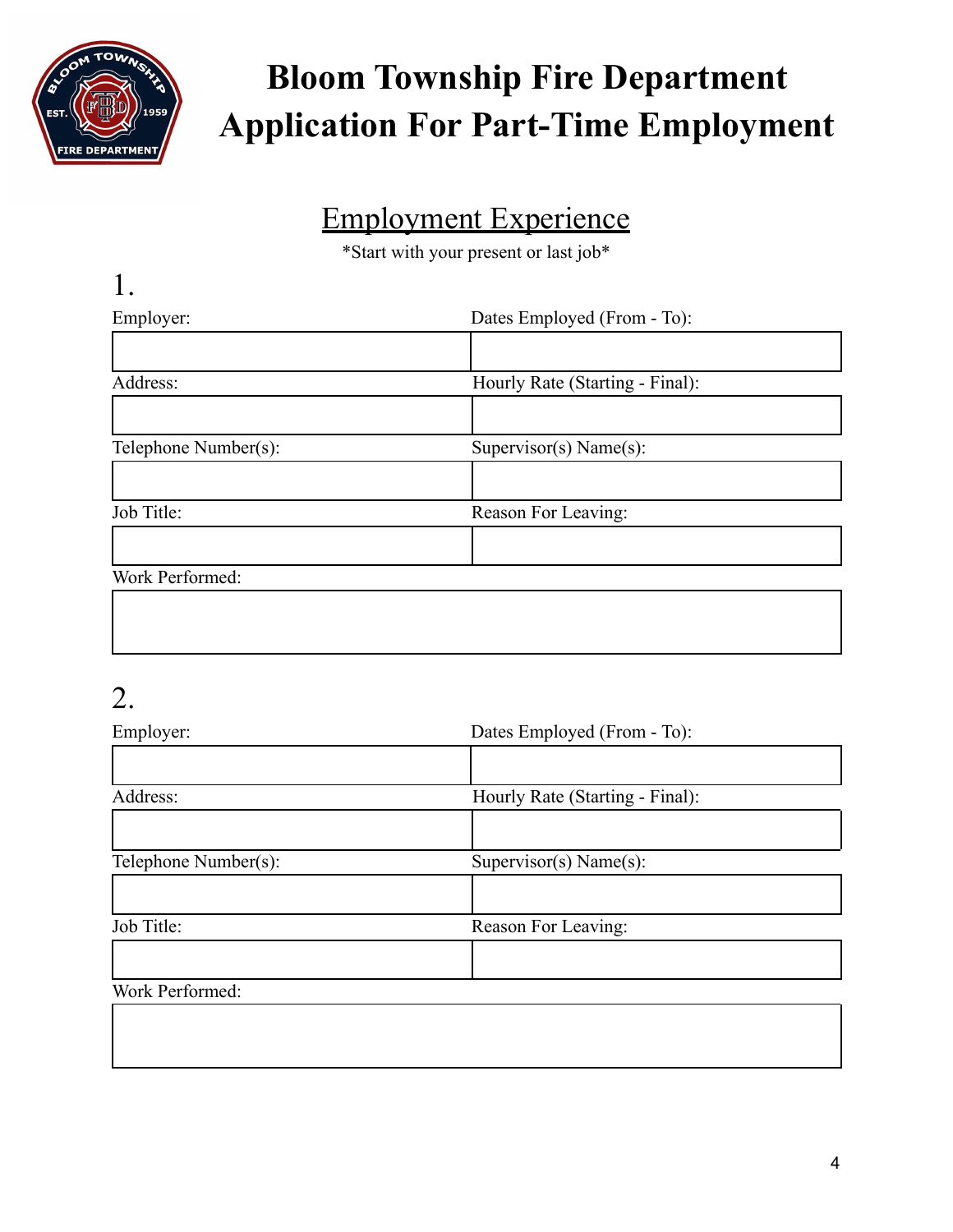

#### 3.

| Employer:            | Dates Employed (From - To):     |  |  |
|----------------------|---------------------------------|--|--|
|                      |                                 |  |  |
| Address:             | Hourly Rate (Starting - Final): |  |  |
|                      |                                 |  |  |
| Telephone Number(s): | Supervisor(s) Name(s):          |  |  |
|                      |                                 |  |  |
| Job Title:           | Reason For Leaving:             |  |  |
|                      |                                 |  |  |
| $Worb$ Dorformod:    |                                 |  |  |

#### Work Performed:

#### 4.

| Employer:            | Dates Employed (From - To):     |  |
|----------------------|---------------------------------|--|
|                      |                                 |  |
| Address:             | Hourly Rate (Starting - Final): |  |
|                      |                                 |  |
| Telephone Number(s): | Supervisor(s) Name(s):          |  |
|                      |                                 |  |
| Job Title:           | Reason For Leaving:             |  |
|                      |                                 |  |
| Work Performed:      |                                 |  |